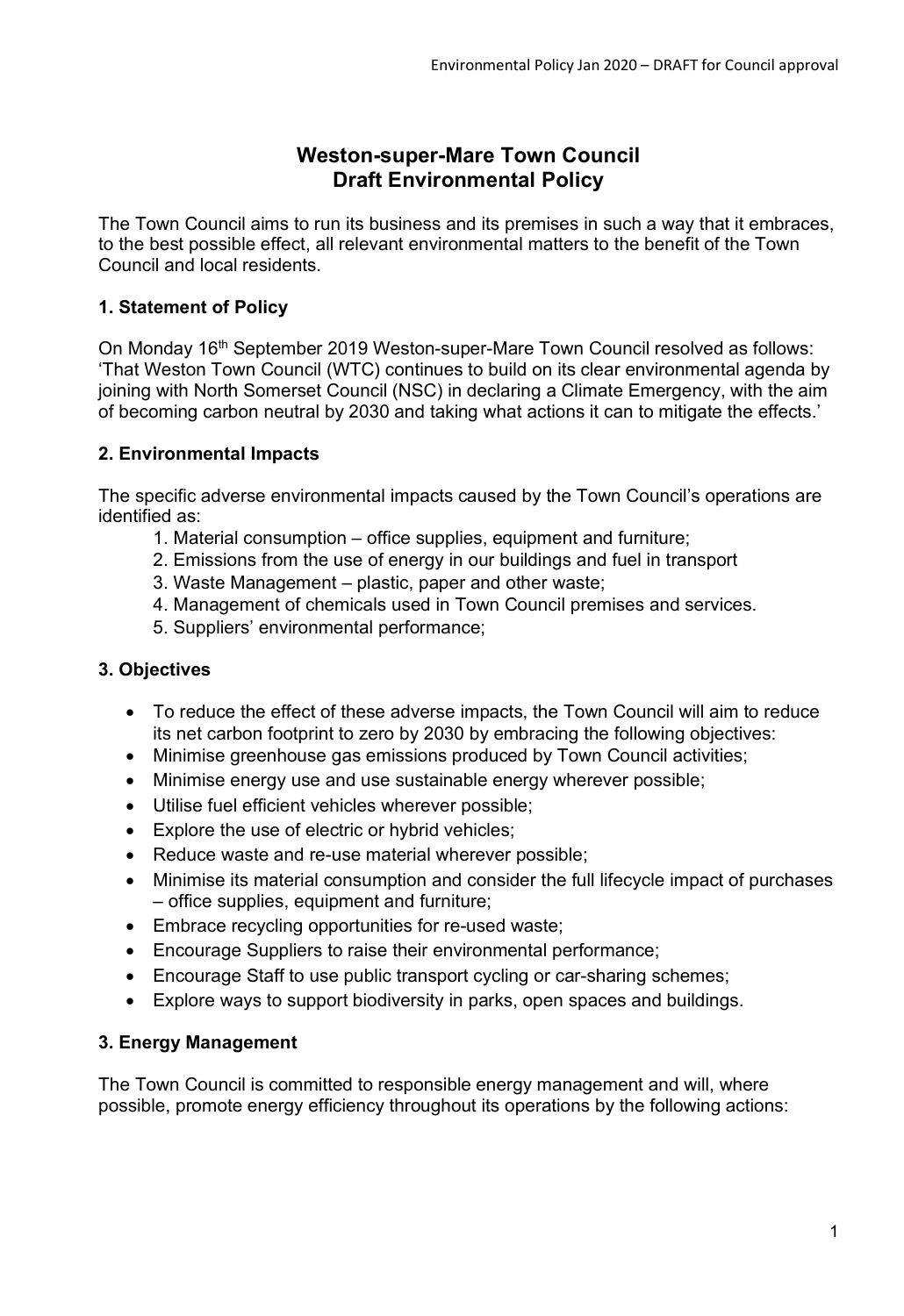- Increase awareness of energy efficiency amongst employees;
- Recommend energy conservation technology where applicable (including insulation, low energy light bulbs, low water use toilets);
- Monitor heating controls;
- Encourage Staff to close windows and external doors in cold weather;
- Encourage Staff to switch off unnecessary lights;
- Encourage Staff to switch off computers, VDUs, printers and photocopiers when not in use;
- Explore the inclusion of solar panels or other sustainable electricity generation on Town Council premises;
- Explore the installation of an electrical vehicle fuel station;
- Explore the possibility of more energy efficient vehicles for staff.

# **4. Recycling and Conservation**

- Recycled paper should be used wherever possible in products such as letterheads, folders, compliment slips, business cards, photocopy paper, printed paper, envelopes and toilet rolls.
- In addition, waste paper should be minimised by the following:
- Avoiding purchase of rough paper/notebooks by keeping an identified stack of unwanted paper printed on one side only;
- Where appropriate, re-using paper already printed on one side, both by individuals and in photocopiers, fax machines and PC printers and maintaining a ready supply of such material;
- An external shredding facility will be used for all confidential documents. They provide a guarantee that the paper is all 100% recycled.
- Investigate the possibility of introducing recycling into Town Council offices.

# **5. Water Conservation**

- Where possible we will have water meters installed; Where possible we will conserve water on Allotments and the Cemetery;
- Where possible we will utilise water butts fed by building downpipes as a nondrinking water source.

#### **6. Chemicals and Cleaning Materials**

- Cleaning fluids, polishes and glues, etc., to come from eco-friendly manufacturers where possible;
- Use of solvents, harmful to the environment, will be avoided.

# **7. Equipment**

• Generally, new office and other equipment will be chosen from eco-friendly standards in materials, manufacturers, in use and for disposal.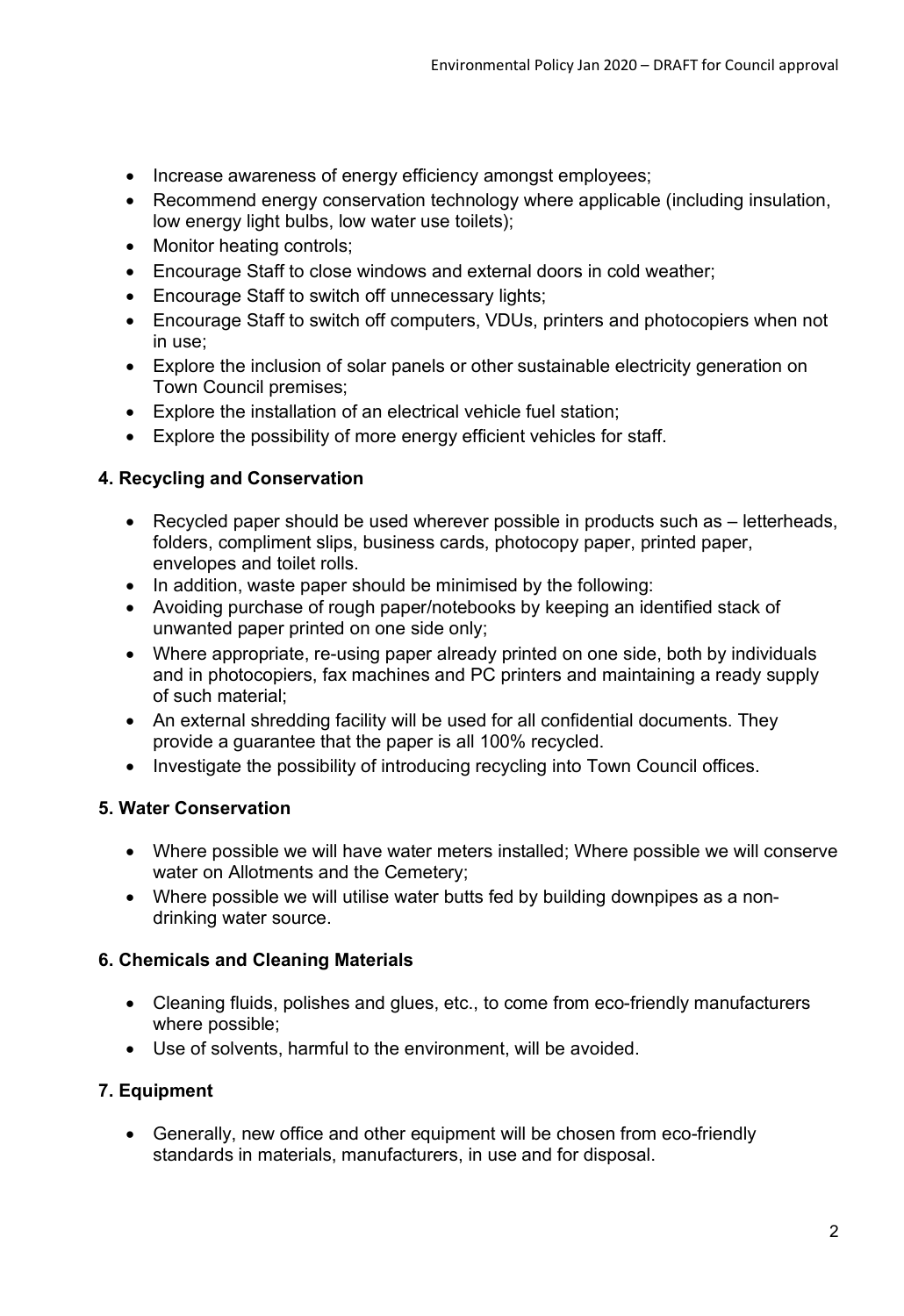- Petrol driven equipment such as strimmers and mowers will be replaced with electric equipment wherever possible.
- Explore the use of electric or hybrid vehicles by the Grounds Team

# **8. Local Sourcing**

- Where possible, we will seek to minimise environmental damage caused through transportation of goods by sourcing materials locally. This also has the positive effect of supporting the local economy.
- Sourcing food and goods locally will be prioritised at trading facilities such as Weston Museum, the Blakehay Theatre and the VIC.

# **9. Biodiversity and Ecology**

- Explore the implementation of wild flower meadows or rewilding to encourage biodiversity on Town Council sites.
- Avoid or minimise use of harmful chemicals such as insecticides and herbicides on Town Council Sites
- Where possible, compost waste vegetation.
- Promote environmentally friendly practices to allotment plotholders

# **10. Single Use Plastic**

The Town Council supports and will continue to support the Surfers Against Sewage 'Plastic Free Community' award for Weston-super-Mare. The Town Council will continue to work towards the reduction and if possible elimination of the single use plastic from all its operations. To date the following steps have been taken at its facilities:

# • **Blakehay Theatre**

Offers free water bottle refills; 2) Swapped to wooden stirrers; 3) Stopped selling water in plastic bottles; 4) Swapped to washable cups in the auditorium rather than plastic; 5) Removed plastic straws

# • **Visitor Information Centre**

Offers water refill station; 2) Has stopped selling plastic bottles of water; 3) Offers reusable alternative for people to buy to use for water; 4) Removed plastic bags; 5) Encourages tourists to pick up litter; 6) Removed sandcastle flags with plastic poles

# • **Weston Museum**

Uses only loose tea; 2) Switched to paper bags; 3) Refill station for bottles of water; 4) Compostable takeaway cups

# • **Offices**

Weston-super-Mare Town Council offices will also adopt this plastic free initiative. No plastic cutlery or cups will be used, with all events and meetings provided with regular reusable crockery. Water refill stations will be used instead of plastic bottles.